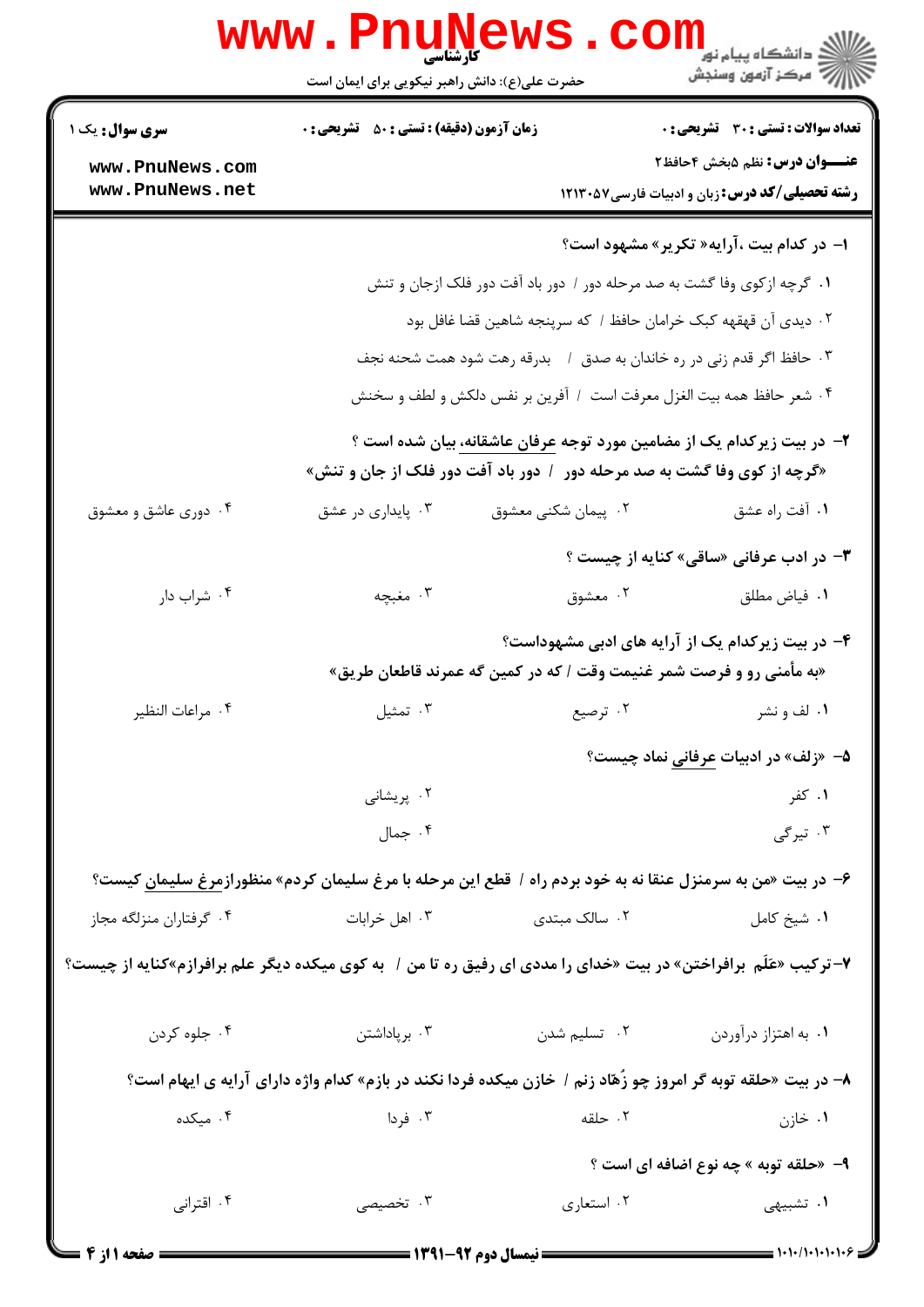|                                                                                                                                                               | WWW.FN<br><b>کارشناسی</b><br>حضرت علی(ع): دانش راهبر نیکویی برای ایمان است                                   |                                                 | ن دانشگاه پيام نو <mark>ر</mark><br>ر آمرڪز آزمون وسنڊش |  |
|---------------------------------------------------------------------------------------------------------------------------------------------------------------|--------------------------------------------------------------------------------------------------------------|-------------------------------------------------|---------------------------------------------------------|--|
| <b>سری سوال :</b> ۱ یک                                                                                                                                        | <b>زمان آزمون (دقیقه) : تستی : 50 ٪ تشریحی : 0</b>                                                           |                                                 | <b>تعداد سوالات : تستی : 30 ٪ تشریحی : 0</b>            |  |
| www.PnuNews.com                                                                                                                                               |                                                                                                              |                                                 | <b>عنـــوان درس:</b> نظم ۵بخش ۴حافظ۲                    |  |
| www.PnuNews.net                                                                                                                                               |                                                                                                              |                                                 | <b>رشته تحصیلی/کد درس:</b> زبان و ادبیات فارسی۵۷×۱۲۱۳۰  |  |
| ∙ا–  ترکیب «کافر کیش »در بیت «بر جبین نقش کن از خون دل من خالی /  تا بدانند که قربان تو کافر کیشم » استعاره از<br>چیست؟                                       |                                                                                                              |                                                 |                                                         |  |
|                                                                                                                                                               | ۰۲ ناجوانمرد                                                                                                 |                                                 | ٠١ نا مهربان                                            |  |
|                                                                                                                                                               | ۰۴ نا اهل                                                                                                    |                                                 | ۰۳ نا مسلمان                                            |  |
| 11–مضمون مندرج دربیت زیر، به اندیشه های کدام یک ازفرقه های متصوفه اشاره کرده است؟<br>«زهد رندان نو آموخته راهی به دهی است / من که بدنام جهانم چه صلاح اندیشم» |                                                                                                              |                                                 |                                                         |  |
| ۰۴ ملامتیه                                                                                                                                                    | ۰۳ ذهبیه                                                                                                     | ۰۲ حلوليه                                       | ۰۱ مجسمه                                                |  |
|                                                                                                                                                               |                                                                                                              |                                                 |                                                         |  |
|                                                                                                                                                               | ۱۲- تعریف « توجه قلب با تمام قوای روحانی خود به جانب حق، برای حصول کمال در خود یادیگری» برکدام اصطلاح عرفانی |                                                 | منطبق است؟                                              |  |
| ۰۴ فتوح                                                                                                                                                       | ۰۳ تدنی                                                                                                      | ۰۲ تدلی                                         | ۰۱ همت                                                  |  |
|                                                                                                                                                               | « عاشقان را گر در آتش می پسندد لطف دوست /  تنگ چشمم گر نظر در چشمه کوثر کنم»                                 |                                                 | <b>۱۳</b> - مضمون کلی بیت زیر، درکدام گزینه مندرج است؟  |  |
|                                                                                                                                                               | ۰۲ تنگ نظری                                                                                                  |                                                 | ۰۱ تساهل و تسامح                                        |  |
|                                                                                                                                                               | ۰۴ مصائب و دشواری های راه سلوک                                                                               |                                                 | ۰۳ تسلیم در برابر مشیت الهی                             |  |
|                                                                                                                                                               |                                                                                                              |                                                 | 1۴- در کدام بیت آرایه « تسمیط» مشهود است؟               |  |
|                                                                                                                                                               | ۰۱ زتاب آتش دوری شدم غرق عرق چون گل / بیار ای باد شبگیری نسیمی زان عرق چینم                                  |                                                 |                                                         |  |
|                                                                                                                                                               | ۰۲ جهان پیرست و بی بنیاد از این فرهاد کش فریاد / که کرد افسون و نیرنگش ملول از جان شیرینم                    |                                                 |                                                         |  |
|                                                                                                                                                               | ۰۳ اگر بر جای من غیری گزیند دوست حاکم اوست / حرامم باد اگر من جان به جای دوست بگزینم                         |                                                 |                                                         |  |
| ۰۴ صباح الخير زد بلبل كجايي ساقيا برخيز ۱ كه غوغا مي كند در سر خيال خواب دوشينم                                                                               |                                                                                                              |                                                 |                                                         |  |
| 1۵- با توجه به بیت « بر ما بسی کمان ملامت کشیده اند ۱ آتا کار خود ز ابروی جانان گشاده ایم» گزینه ی صحیح کدام است ؟                                            |                                                                                                              |                                                 |                                                         |  |
| ۰۲ کمان ملامت بر کسی کشیدن : درکارکسی گره افکندن                                                                                                              |                                                                                                              |                                                 | ٠١ كمان ملامت : اضافه استعارى                           |  |
|                                                                                                                                                               | ۰۴ تشبیه مضمر ابرو به کمان                                                                                   | ۰۳ ابرو مجازاً به نشانه رد کردن استعمال شده است |                                                         |  |
| ۱۶- با توجه به انواع اضافه، گزینه ی متفاوت کدام است؟                                                                                                          |                                                                                                              |                                                 |                                                         |  |
| ۰۴ سرحد عدم                                                                                                                                                   | ۰۳ لنگرحلم                                                                                                   | ۰۲ بحرکرم                                       | ۱. آتش آه                                               |  |
|                                                                                                                                                               |                                                                                                              |                                                 |                                                         |  |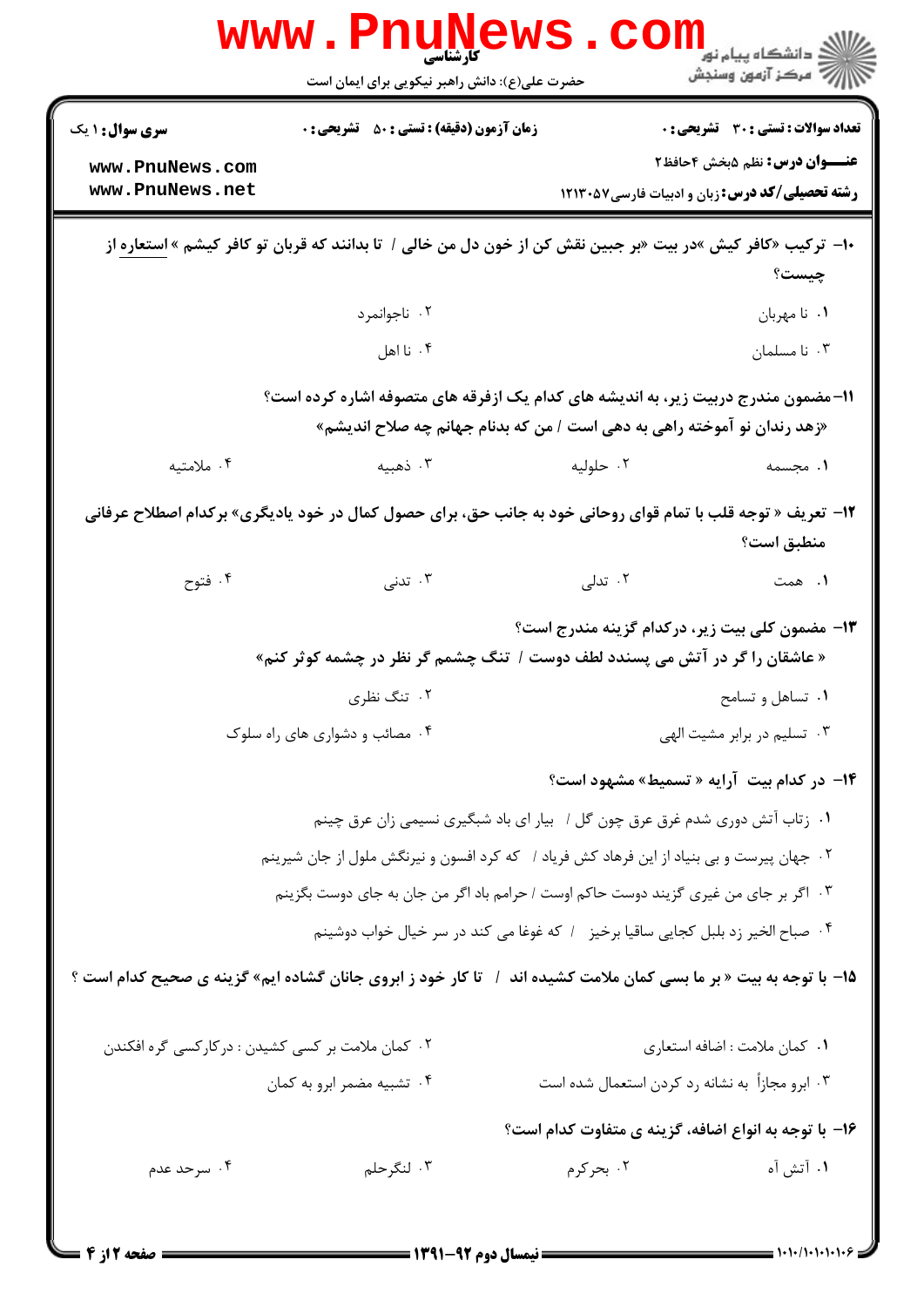| www.rnu̯ne                                                                                                         | حضرت علی(ع): دانش راهبر نیکویی برای ایمان است      |                                                                                     | ڪ دانشڪاه پيا <sub>م</sub> نور<br>۾ مرڪز آزمون وسنجش                          |
|--------------------------------------------------------------------------------------------------------------------|----------------------------------------------------|-------------------------------------------------------------------------------------|-------------------------------------------------------------------------------|
| <b>سری سوال : ۱ یک</b><br>www.PnuNews.com<br>www.PnuNews.net                                                       | <b>زمان آزمون (دقیقه) : تستی : 50 ٪ تشریحی : 0</b> | <b>رشته تحصیلی/کد درس:</b> زبان و ادبیات فارسی7۱۳۰۵۷                                | تعداد سوالات : تستي : 30 ٪ تشريحي : 0<br><b>عنـــوان درس:</b> نظم ۵بخش ۴حافظ۲ |
|                                                                                                                    | به شکر خنده لبت گفت مزادی طلبیم »                  | « عشوه ای از لب شیرین تو دل خواست به جان                                            | <b>۱۷</b> - مراد از «مزاد» در بیت زیر چیست؟                                   |
|                                                                                                                    | ۰۲ پاداش                                           |                                                                                     | ۰۱ زیادکردن بهای چیزی                                                         |
|                                                                                                                    | ۰۴ حراج                                            |                                                                                     | ۰۳ التفات                                                                     |
|                                                                                                                    |                                                    | <b>۱۸- حافظ دراشعارخود دو اصطلاح «شطح» و«طامات» را به کدام معنا به کاربرده است؟</b> |                                                                               |
| ۰۲ گزافه گویی های غیرواقعی صوفیان                                                                                  |                                                    |                                                                                     | ٠١ كرامات و كارهاى خارق العاده                                                |
| ۰۴ عقاید و باورهای بی اصل و نادرست عوام                                                                            |                                                    |                                                                                     | ۰۳ سخنان راستین و ارزشمند متصوفه                                              |
|                                                                                                                    |                                                    | ۱۹- در کدام مصراع  «را » نشانه تخصیص است؟                                           |                                                                               |
| ۰۲ شراب ارغوانی را گلاب اندر قدح ریزیم                                                                             |                                                    | ٠١ نسيم عطر گردان را شكر در مجمر اندازيم                                            |                                                                               |
| ۰۴ بیا کاین داوری ها را به پیش داور اندازیم                                                                        |                                                    | ۰۳ فلک را سقف بشکافیم و طرحی نو در اندازیم                                          |                                                                               |
|                                                                                                                    |                                                    | +۲- کدام گزینه در باب خانقاه صحیح است؟                                              |                                                                               |
|                                                                                                                    |                                                    |                                                                                     | ۰۱ اصل واژه به زبان سریانی است.                                               |
|                                                                                                                    |                                                    | ۰۲ در آثار عرفانی به محل عبادت و اجتماع صوفیه اطلاق شده است.                        |                                                                               |
|                                                                                                                    |                                                    |                                                                                     | ٠٣ جمع مكسر آن خوانيق است.                                                    |
|                                                                                                                    |                                                    | ۰۴ در قرن ششم قداست نخستین خود را از دست داده است.                                  |                                                                               |
| <b>۲۱</b> - در بیت «سایه طایر کم حوصله کاری نکند / طلب از سایه میمون همایی بکنم»،« ی» در«کاری» مفیدچه معنایی است؟  |                                                    |                                                                                     |                                                                               |
| ۰۴ تعظیم                                                                                                           | ۰۳ تحبيب                                           | ۰۲ کثرت                                                                             | ۰۱ وحدت                                                                       |
|                                                                                                                    |                                                    |                                                                                     | <b>۲۲-</b> منظور از «نجات» در بیت چیست؟                                       |
|                                                                                                                    |                                                    | «به پیر میکده گفتم که چیست راه نجات /  بخواست جام می و گفت عیب پوشیدن»              |                                                                               |
| ۰۴ عاشقی                                                                                                           | ۰۳ ارتباط با حق                                    | ۰۲ رستگاری                                                                          | ۰۱ طريقت                                                                      |
| <b>۲۳</b> - در بیت«مزرع سبز فلک دیدم و داس مه نو ۱٪ یادم از کشته ی خویش آمد و هنگام درو» کدام آرایه ادبی مشهوداست؟ |                                                    |                                                                                     |                                                                               |
| ۰۴ حسن تعليل                                                                                                       | ۰۳ ادماج                                           | ٠٢ تجاهل العارف                                                                     | ۰۱ تبادر                                                                      |
|                                                                                                                    | $=$ 1421 av  H $=$                                 |                                                                                     | 1.1.1.1.1.1.9                                                                 |